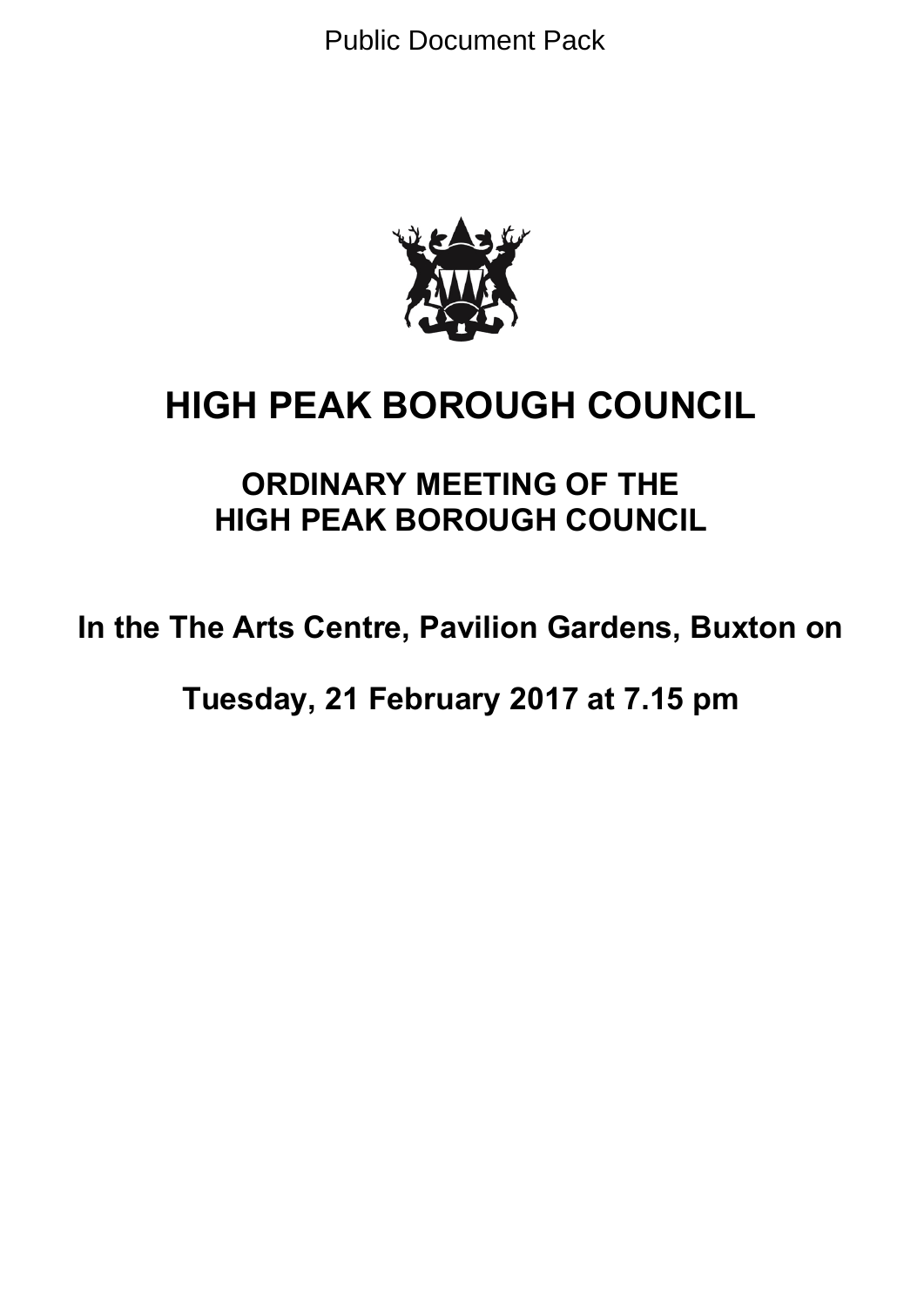**High Peak Borough Council**



Councillors are hereby summoned to an **ORDINARY MEETING OF THE HIGH PEAK BOROUGH COUNCIL** at The Arts Centre, Pavilion Gardens, Buxton at 7.15 pm on Tuesday, 21 February 2017.

## **Monday, 13 February 2017**

Page No.

8. To set the Council Tax for the financial year beginning 1st April 2017 3 - 14

**SIMON BAKER CHIEF EXECUTIVE**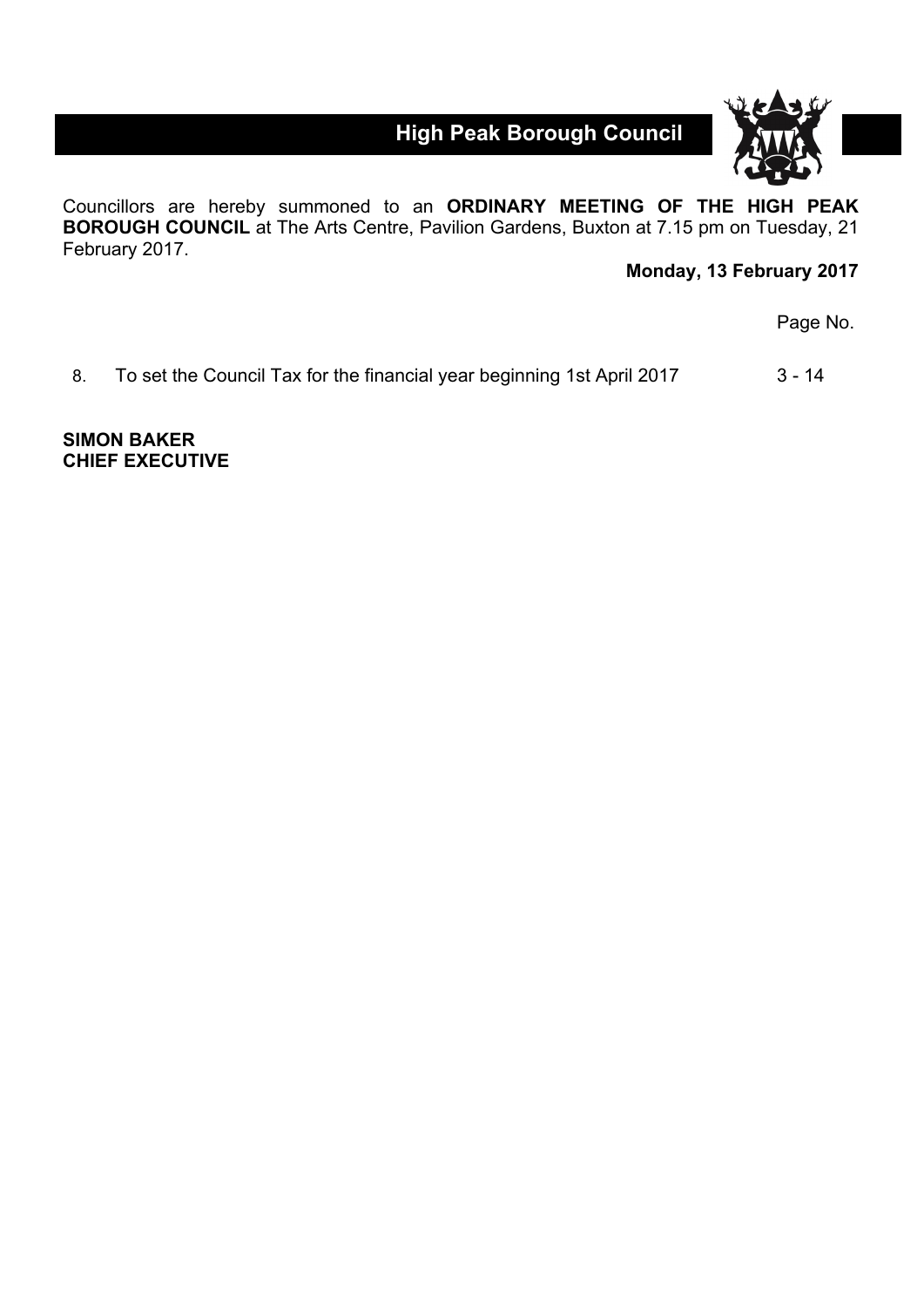## **HIGH PEAK BOROUGH COUNCIL**

#### **Report to Council**

## **21st February 2017**

|                                                        |                                           | Agenda Item 8                                                                                                                                                                                                                                           |
|--------------------------------------------------------|-------------------------------------------|---------------------------------------------------------------------------------------------------------------------------------------------------------------------------------------------------------------------------------------------------------|
|                                                        |                                           | <b>HIGH PEAK BOROUGH COUNCIL</b>                                                                                                                                                                                                                        |
|                                                        |                                           | <b>Report to Council</b>                                                                                                                                                                                                                                |
|                                                        |                                           | 21st February 2017                                                                                                                                                                                                                                      |
|                                                        |                                           |                                                                                                                                                                                                                                                         |
| TITLE:                                                 |                                           | <b>Setting of the Council Tax 2017/18</b>                                                                                                                                                                                                               |
|                                                        | <b>EXECUTIVE COUNCILLOR:</b>              | <b>CIIr Emily Thrane - Executive Councillor</b><br>for Finance & Corporate Services                                                                                                                                                                     |
| <b>CONTACT OFFICER:</b>                                |                                           | <b>Andrew Stokes - Executive Director and</b><br><b>Chief Finance Officer</b>                                                                                                                                                                           |
| <b>WARDS:</b>                                          |                                           | All                                                                                                                                                                                                                                                     |
| <b>Reason for the Report</b><br><b>Recommendations</b> | 2017/18 in line with current legislation. | This report sets out the proposed Council Tax level for the financial year                                                                                                                                                                              |
|                                                        |                                           |                                                                                                                                                                                                                                                         |
|                                                        | amended by the Localism Act 2011):        | That the following amounts be now calculated by the Council in accordance<br>with Sections 31A and 31B of the Local Government Finance Act 1992 (as                                                                                                     |
| £51,258,867                                            | Precepts)                                 | being the aggregate of the amounts which the Council estimates<br>for the items set out in Section 31A (2) of the Act. (Gross<br><b>Expenditure on General Fund Services, and Parish</b>                                                                |
| £45,267,480                                            | <b>Reserves</b> )                         | being the aggregate of the amounts which the Council estimates<br>for the items set out in Section 31A (3) of the Act. (Gross<br>Income including External Financing and the Use of                                                                     |
| £5,991,387                                             | $\boldsymbol{Tax}$                        | being the amount by which the aggregate at (a) above exceeds<br>the aggregate at (b) above calculated by the Council, in<br>accordance with Section 31A (4) of the Act as its Council Tax<br>requirement for the year (Amount to be Funded from Council |
|                                                        |                                           | Page 3                                                                                                                                                                                                                                                  |

#### **1. Reason for the Report**

1.1 This report sets out the proposed Council Tax level for the financial year 2017/18 in line with current legislation.

#### **2. Recommendations**

- 2.1 That the following amounts be now calculated by the Council in accordance with Sections 31A and 31B of the Local Government Finance Act 1992 (as amended by the Localism Act 2011):
- (a) £51,258,867 being the aggregate of the amounts which the Council estimates for the items set out in Section 31A (2) of the Act. *(Gross Expenditure on General Fund Services, and Parish Precepts)*
- (b) £45,267,480 being the aggregate of the amounts which the Council estimates for the items set out in Section 31A (3) of the Act. *(Gross Income including External Financing and the Use of Reserves)*
- (c) £5,991,387 being the amount by which the aggregate at (a) above exceeds the aggregate at (b) above calculated by the Council, in accordance with Section 31A (4) of the Act as its Council Tax requirement for the year *(Amount to be Funded from Council Tax)*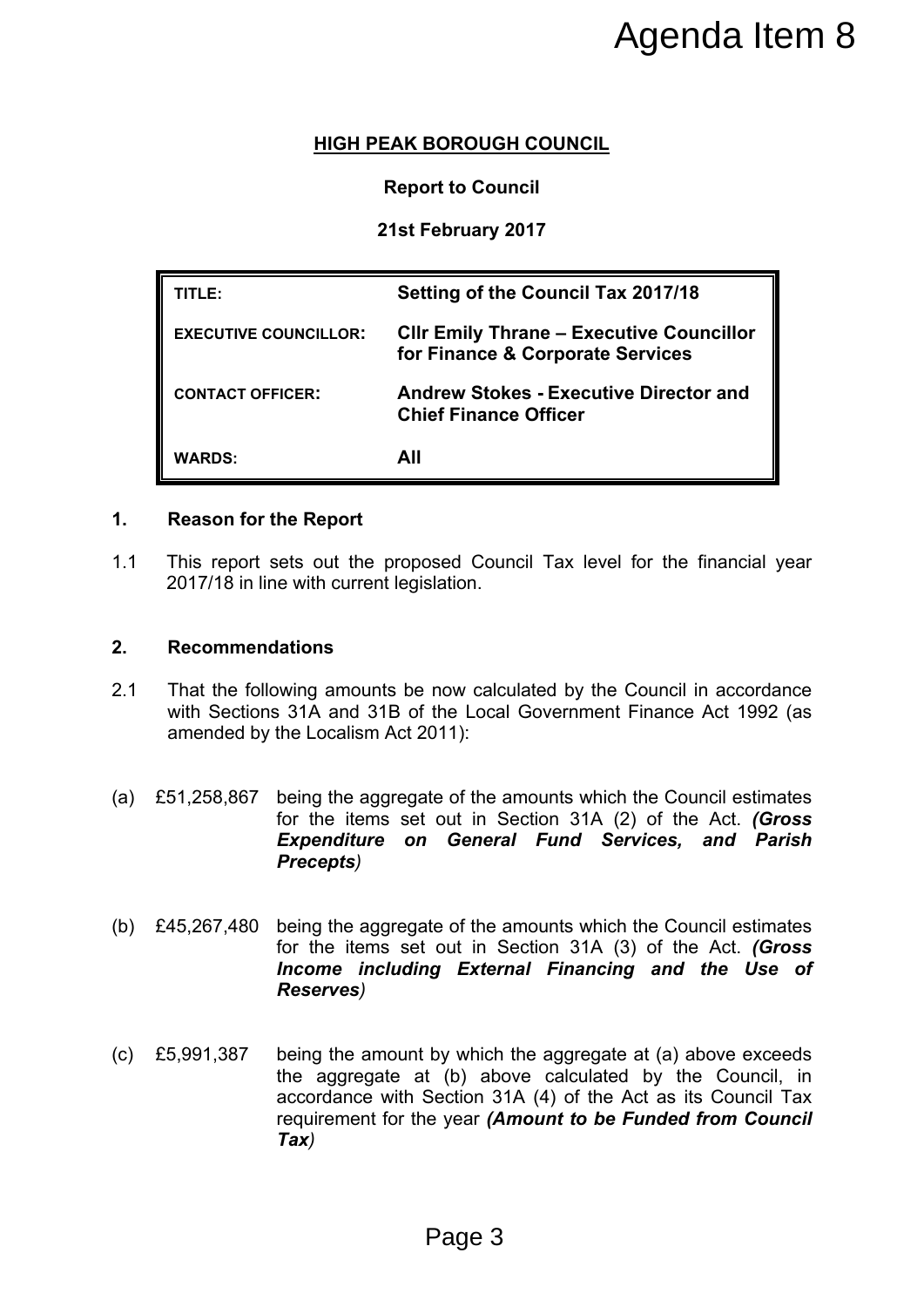- (d) £199.78 being the amount at (c) above divided by the tax base, calculated by the Council, in accordance with Section 31 (B) of the Act, as the basic amount of its Council Tax for the year. *(Average Local Council Tax)*
- (e) Appendix B being Council Tax for the HPBC Borough divided by the tax base plus the Parish Precept and any amounts of special items relating to dwellings in those parts of the Council's area divided the local tax base. *(Band D Charges for each Parish)*
- (f) Appendix C being the amounts given by multiplying the amount at (e) above by the number which, in the proportion applicable to dwellings listed in a particular valuation band divided by the number which in that proportion is applicable to dwellings listed in valuation band D, calculated by the Council as the amounts to be taken into account for the year in respect of categories of dwellings listed in different valuation bands *(Charges for all Bands)*
- (g) Appendix D being the aggregate of the local charges in (f) above and the amounts levied by major precepting authorities. *(Total Council Tax charge for each Band in each Parish)* Appendix D is split into two parts; Di showing total Council Tax if Derbyshire Fire & Rescue precept increases by 0%; and Dii showing total Council Tax if Derbyshire Fire & Rescue precept increases by 1.98%. The Fire Authority meets on the 23<sup>rd</sup> February to make this decision.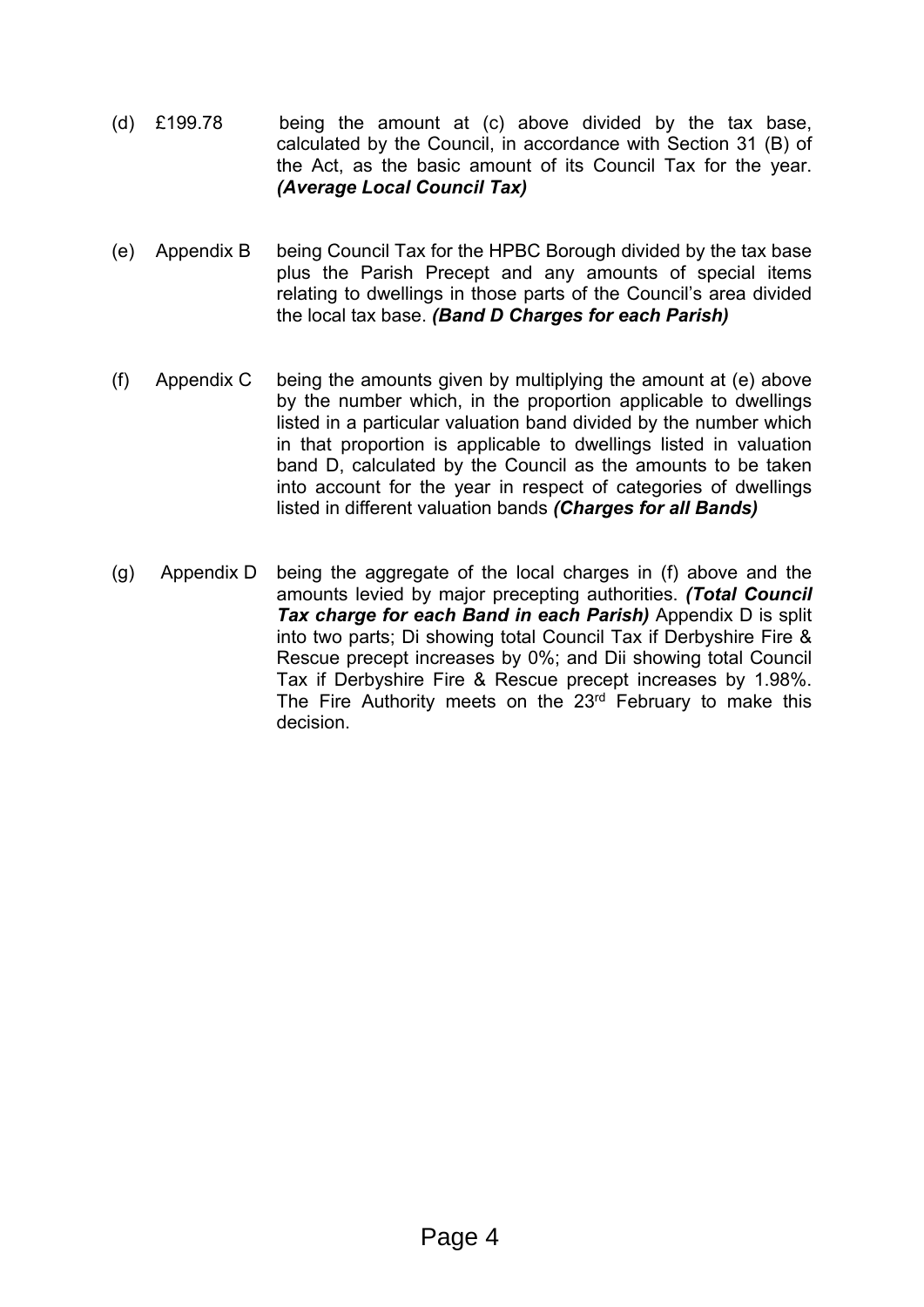## **3. Executive Summary**

3.1 The average council tax to be charged to taxpayers in Band D can be summarised as follows:

| <b>Element</b>                                      | 2016/17<br>Charge | 2017/18<br>Charge | <b>Increase</b><br>(Decrease) |      |
|-----------------------------------------------------|-------------------|-------------------|-------------------------------|------|
|                                                     | £                 | £                 | £                             | %    |
| <b>High Peak Borough Council</b>                    | 177.73            | 181.11            | 3.38                          | 1.90 |
| Parish and Town Councils*                           | 18.25             | 18.67             | 0.42                          | 2.30 |
| <b>Average Local Council Tax</b>                    | 195.98            | 199.78            | 3.80                          | 1.94 |
| <b>Derbyshire County Council</b>                    | 1,165.17          | 1,211.66          | 46.49                         | 3.99 |
| Derbyshire Police Authority                         | 177.07            | 180.60            | 3.53                          | 1.99 |
| Derbyshire Fire Authority (0% increase) **          | 71.18             | 71.18             |                               |      |
| <b>Total Council Tax</b>                            | 1,609.40          |                   |                               |      |
| <b>Total Council Tax (with no DFA increase)</b>     |                   | 1,663.22          | 53.82                         | 3.34 |
| <b>Derbyshire fire</b> Authority (1.98% increase)** |                   | 1.40              | 1.40                          | 1.98 |
| <b>Total Council Tax</b> (with 1.98% DFA increase)  |                   | 1,664.62          | 55.22                         | 3.43 |

\* Parish and Town Council charges vary between parishes and are shown as average values in the above for illustration purposes.

\*\* Derbyshire Fire & Rescue meeting is not scheduled to take place until 23 February, when the option to increase precept by either 1.98% or 0% will be considered.

#### **4. How this report links with Corporate Priorities**

4.1 Not applicable

#### **5. Options**

5.1 There are no options to consider as this report formally sets the Council Tax following resolutions of all of the relevant precepting authorities.

#### **6. Implications**

- 6.1 Community Safety None.
- 6.2 Employees None.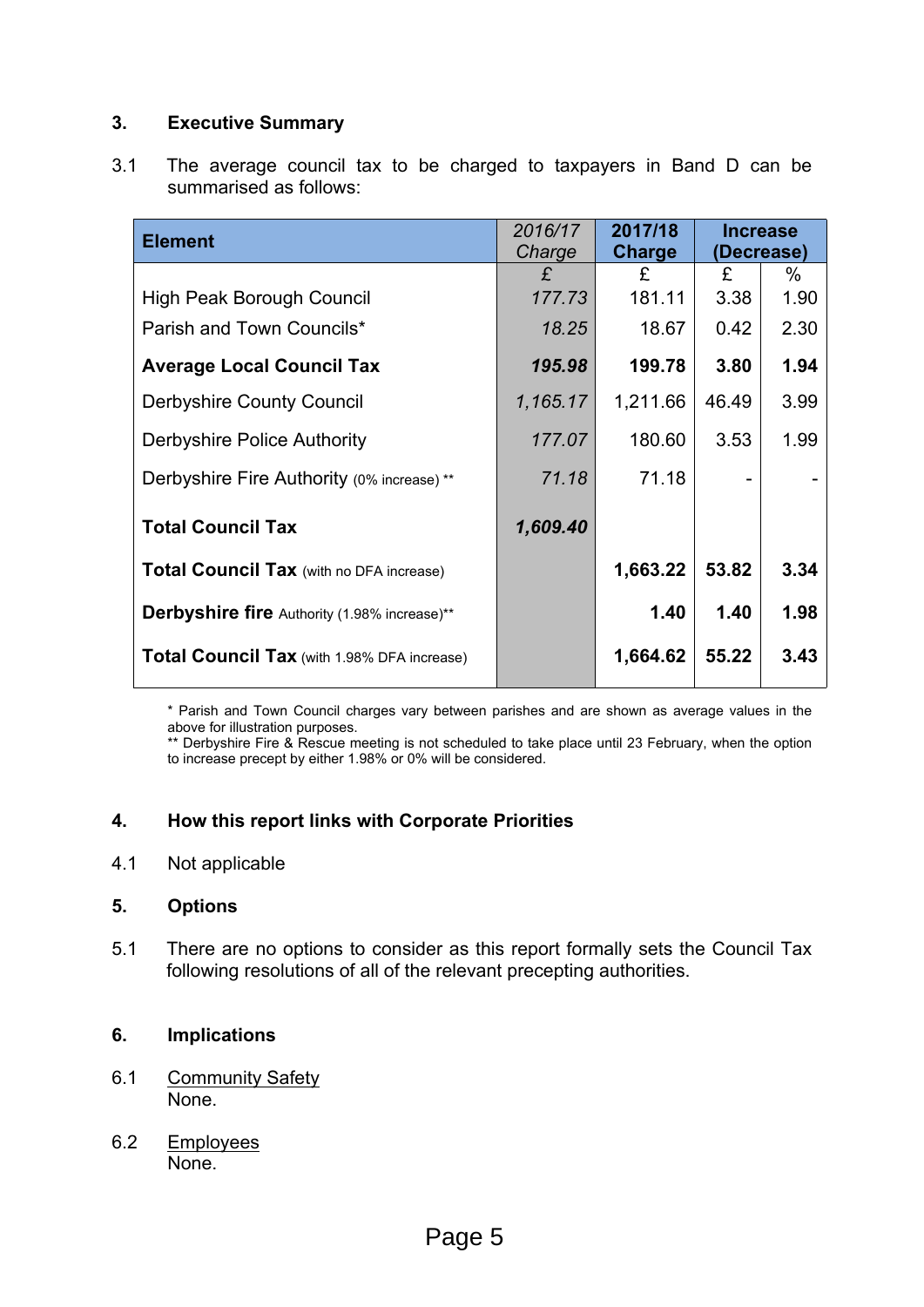- 6.3 Equalities None.
- 6.4 Financial The subject of the report.
- 6.5 Legal None.
- 6.6 Sustainability None.
- 6.7 Internal and External Consultation: None.
- 6.8 Risk Assessment: Not applicable

Local Authorities Finance Settlement 2017/18

#### **ANDREW P STOKES Executive Director (Transformation) & Chief Finance Officer**

#### **Background Papers Contact**

Budget Working Papers

Localism Act 2011

Local Government Finance Act 1992

Finance and Performance Buxton Town Hall

Claire Hazeldene Finance and Procurement Manager Tel: (01538) 395400 Ext. 4191

Keith Pointon Principal Finance Officer (Financial Planning) Tel: (01538) 395400 Ext. 4193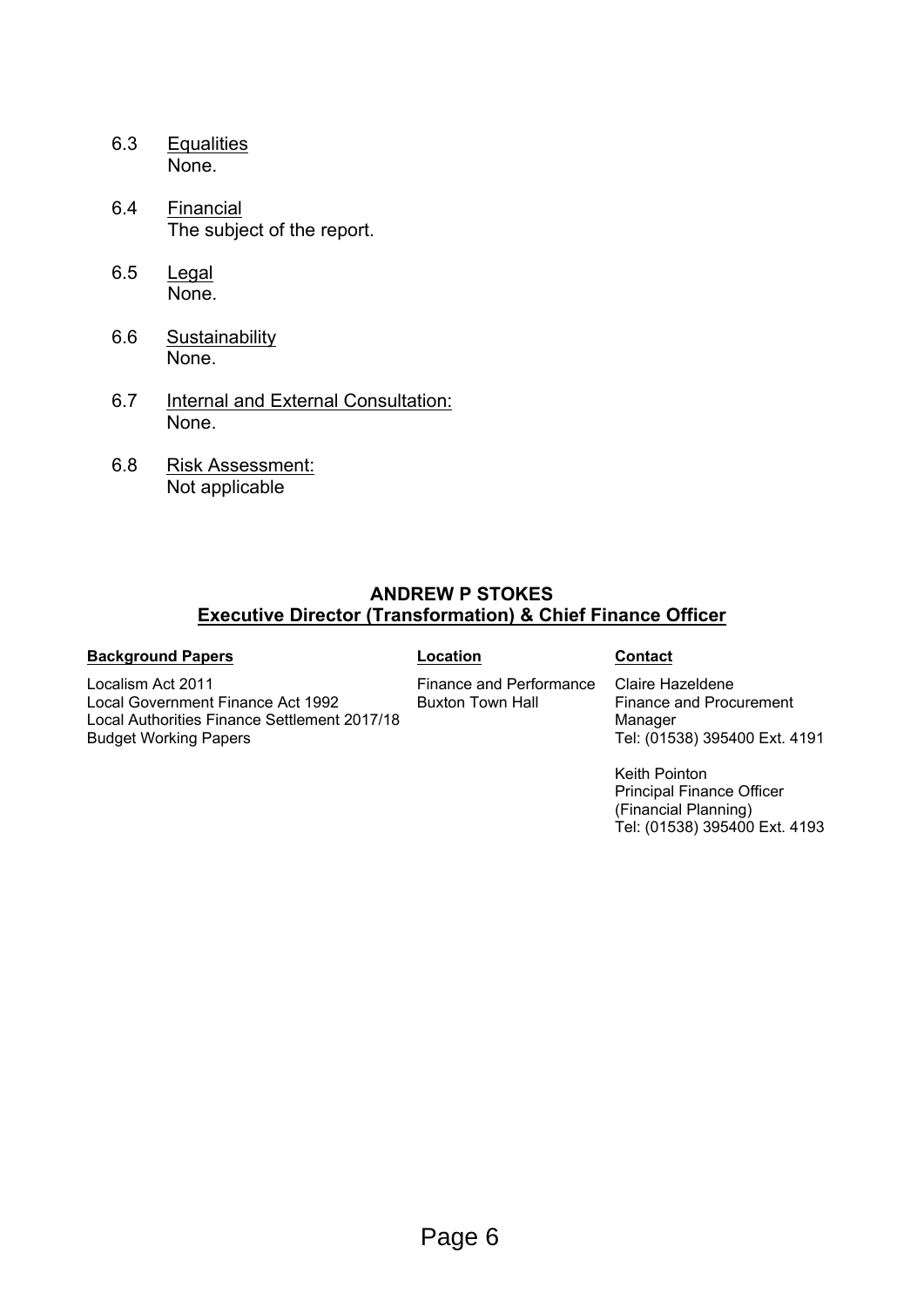## **7 Background and Introduction**

- 7.1 As a borough council, High Peak Borough Council is responsible for the billing and collection of all council tax due from local taxpayers. This means that the Council has to collect council tax to cover not only its own services but also the precepts set by other authorities. The Council Tax levied is therefore made up of six elements:
	- High Peak Borough Council element
	- Parish precepts
	- Derbyshire County Council precept
	- Police & Crime Commissioner for Derbyshire precept
	- Derbyshire Fire & Rescue Authority precept
- 7.2 The setting of the council tax follows a prescribed timetable. The process commences with the setting of the tax base in November, and ends with the formal setting of the Council Tax, which has to be completed by no later than 11th March.
- 7.3 The procedure has to adhere to the requirements of the Local Government Finance Act 1992 (as amended by the Localism Act 2011) and the level of council tax is directly related to the net expenditure of the Council after deducting income from central government grant and other sources of income. Council resolutions also have to adhere to the requirements of legislation and recommendations are therefore written in formal language.

## **8 Council Tax Base & Collection Fund Surplus**

- 8.1 The council tax base for the year 2017/18 is 29,990. A breakdown of the calculation by parish can be seen in column 1 of Appendix A.
- 8.2 After taking into account previous re-distributions, the Collection Fund for Council Tax is predicted to have a surplus at 31st March 2017 of £531,310. The surplus is shared amongst the major precepting authorities i.e. Derbyshire County Council, Police & Crime Commissioner for Derbyshire, Derbyshire Fire & Rescue Authority and this Council. The redistribution is made in proportion to the level of each authority's precept for the year. This Council's share of the surplus is £64,700.

## **9 High Peak Borough Council Tax**

9.1 On 16th February 2017, the Executive recommended a Borough council tax increase of 1.9%. This involved setting a General Fund Budget of £10,485,870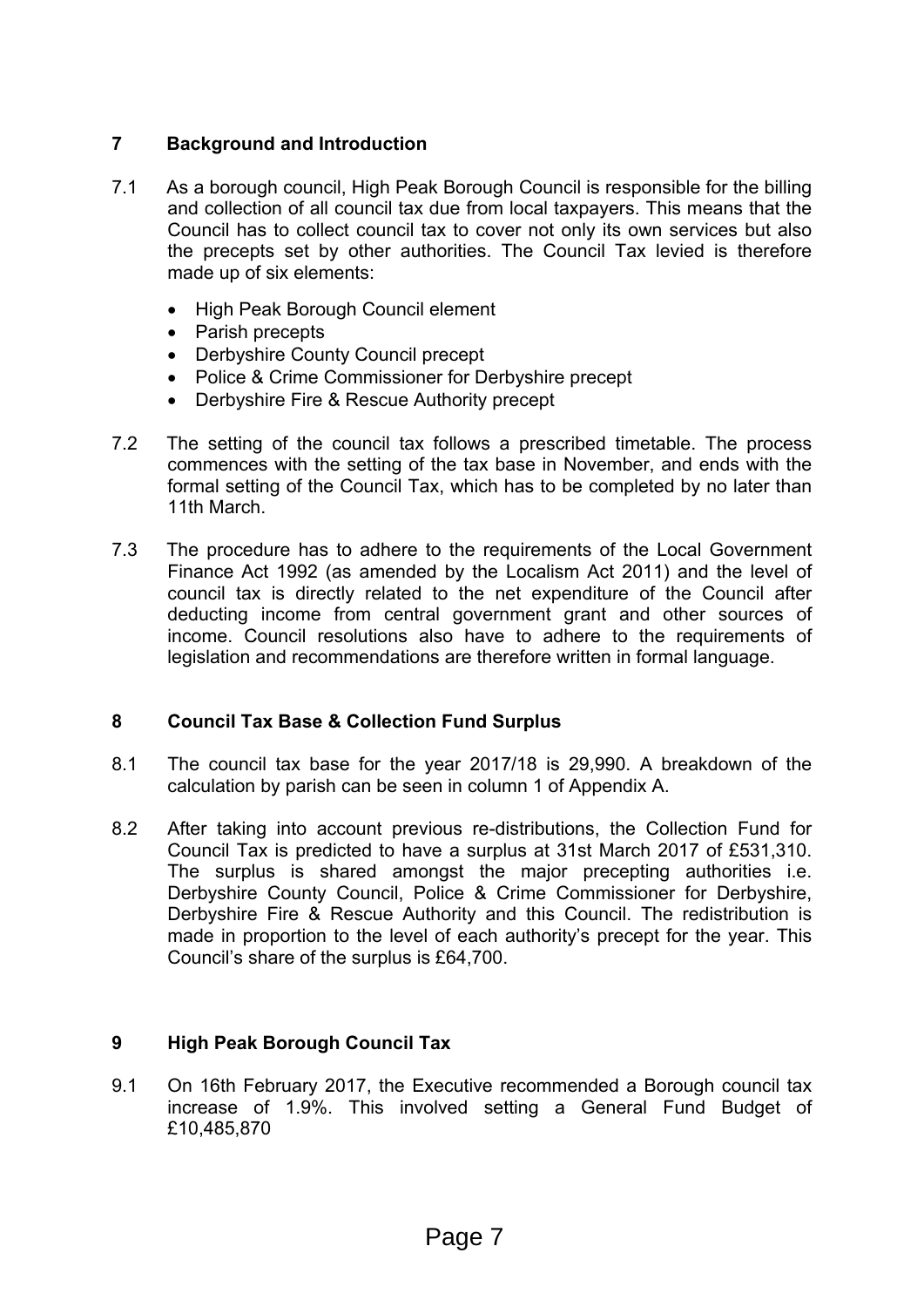9.2 The amount of council tax that the Borough Council is to levy is:

|                                                                                                                                                                                           | <b>TOTAL</b>                                            |
|-------------------------------------------------------------------------------------------------------------------------------------------------------------------------------------------|---------------------------------------------------------|
| <b>Total Budget</b><br>Less Contribution from Balances / Reserves<br>Less Council Tax Collection Fund Surplus (HPBC Share)<br>Less Business Rates Collection Fund Surplus (HPBC<br>Share) | £<br>10,485,870<br>(553, 570)<br>(64, 700)<br>(80, 410) |
| Net Expenditure to be financed                                                                                                                                                            | 9,787,190                                               |
| <b>Less Business Rates Retention</b><br><b>Less External Financing</b>                                                                                                                    | (3,050,510)<br>(1,305,160)                              |
| <b>Total Requirement from Borough council tax</b>                                                                                                                                         | 5,431,520                                               |

9.3 The Band D Council Tax is therefore £181.11 (The total requirement from Borough Council Tax divided by the tax base of 29,990). This represents an increase of £3.38 (1.9%) on last year.

## **10 Parish Council Precepts**

*.*

10.1 Each parish has notified the Council with its precept requirement for the year. The total required by parishes is £559,867.27, which produces an average Band D Council Tax of £18.67. The actual amount levied will vary from parish to parish. A detailed breakdown of the precept requirements and the band D charge for each parish can be seen in columns 2 and 3 of Appendix A.

## **11 Derbyshire County Council Precept**

11.1 The precept demand issued by Derbyshire County Council is £36,337,720 which produces a Band D council tax of £1,211.66. This represents an increase of £46.49 (3.99%) when compared to the level of tax levied in 2016/17. This increase is made up of £23.30 in respect of Adult Social Care and £23.19 in respect of general Council Tax.

## **12 Police & Crime Commissioner for Derbyshire Precept**

12.1 The precept demand issued by Police & Crime Commissioner for Derbyshire is £5,416,194 which produces a Band D council tax of £180.60. This represents an increase of £3.53 (1.99%) when compared to the level of tax levied in 2016/17.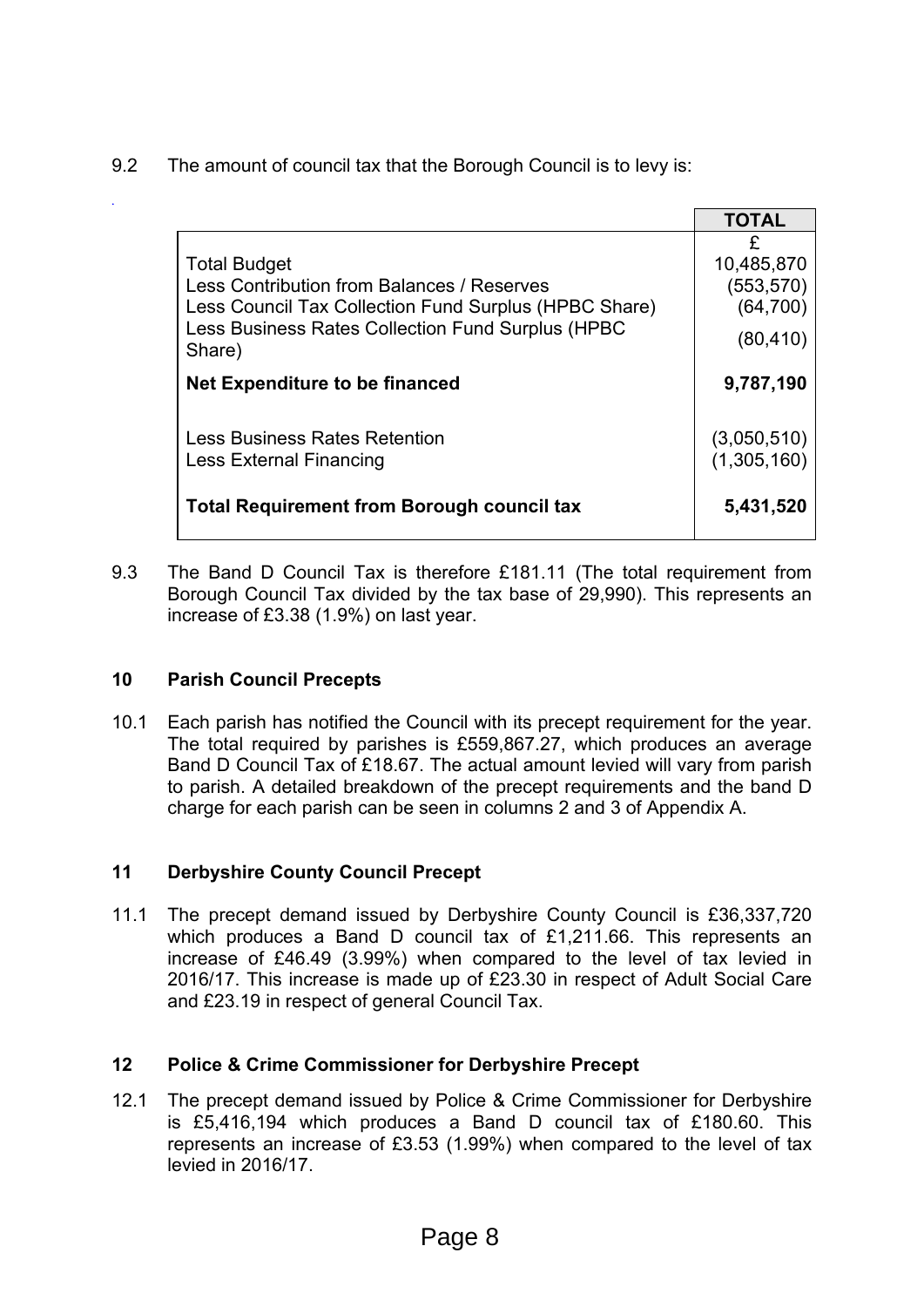#### **13 Derbyshire Fire and Rescue Authority Precept**

- 13.1 Derbyshire Fire and Rescue Authority do not meet to consider the precept until 23rd February 2017, whereupon it will consider the options of raising the precept by 1.98% or 0%.
- 13.2 If an increase of 1.98% is approved the precept will be £2,176,674, which produces a Band D council tax of £72.58. This represents an increase of £1.40 when compared with the level of precept for 2016/17.
- 13.3 If an increase 0% is approved the precept will be £2,134,688, which produces a Band D council tax of £71.18 unchanged from the level of precept for 2016/17.
- 13.4 The table at 3.1 above shows the impact on 'Total Council Tax' of both of the precept raising options detailed above.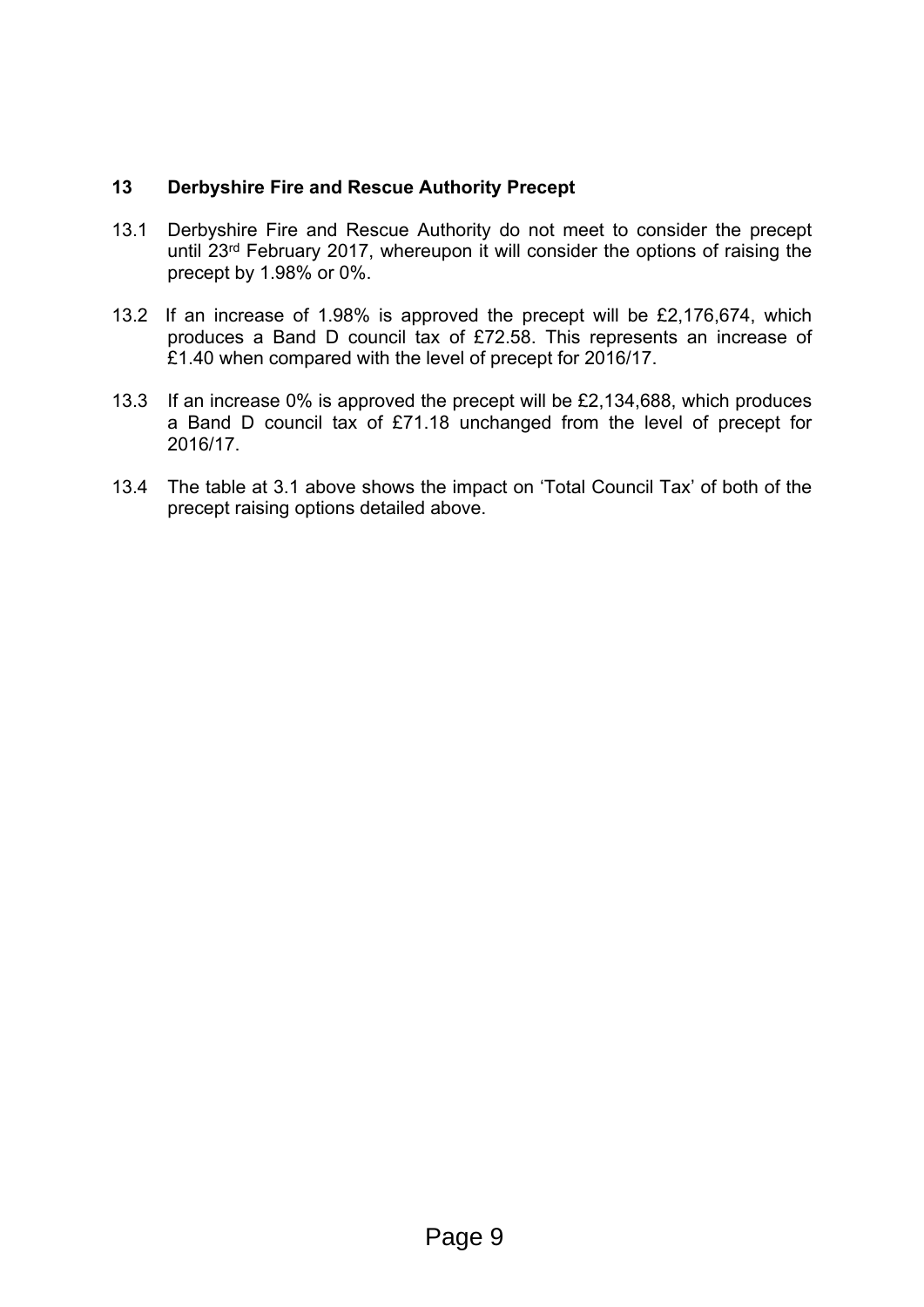## **APPENDIX A**

## **Parish Councils 2017/18**

|                                     | <b>Tax Base</b> | <b>Parish Precept</b> | <b>Band D</b><br><b>Charge</b> |  |
|-------------------------------------|-----------------|-----------------------|--------------------------------|--|
|                                     |                 |                       |                                |  |
| <b>Bamford with Thornhill</b>       | 594             | 10,980.00             | 18.48                          |  |
| Brough & Shatton                    | 76              | 0.00                  | 0.00                           |  |
| Buxton, Hadfield & Glossop          | 15,736          | 0.00                  | 0.00                           |  |
| Castleton                           | 275             | 8,563.55              | 31.14                          |  |
| Chapel-en-le-Frith                  | 3,111           | 112,462.00            | 36.15                          |  |
| Charlesworth                        | 952             | 10,671.90             | 11.21                          |  |
| Chinley, Buxworth & Brownside       | 1,056           | 52,810.56             | 50.01                          |  |
| Chisworth                           | 139             | 4,384.00              | 31.54                          |  |
| Derwent & Hope Woodlands            | 47              | 974.00                | 20.72                          |  |
| Edale                               | 145             | 4,526.96              | 31.22                          |  |
| <b>Hartington Upper Quarter</b>     | 137             | 4,972.29              | 36.29                          |  |
| Hayfield                            | 1,053           | 46,858.50             | 44.50                          |  |
| Hope With Aston                     | 403             | 6,468.15              | 16.05                          |  |
| King Sterndale                      | 50              | 0.00                  | 0.00                           |  |
| <b>New Mills</b>                    | 3,013           | 190,029.25            | 63.07                          |  |
| Peak Forest                         | 143             | 6,500.00              | 45.45                          |  |
| Tintwistle                          | 426             | 14,802.11             | 34.75                          |  |
| <b>Whaley Bridge</b>                | 2,288           | 80,864.00             | 35.34                          |  |
| <b>Wormhill and Green Fairfield</b> | 346             | 4,000.00              | 11.56                          |  |
| <b>TOTAL</b>                        | 29,990          | £559,867.27           | £18.67                         |  |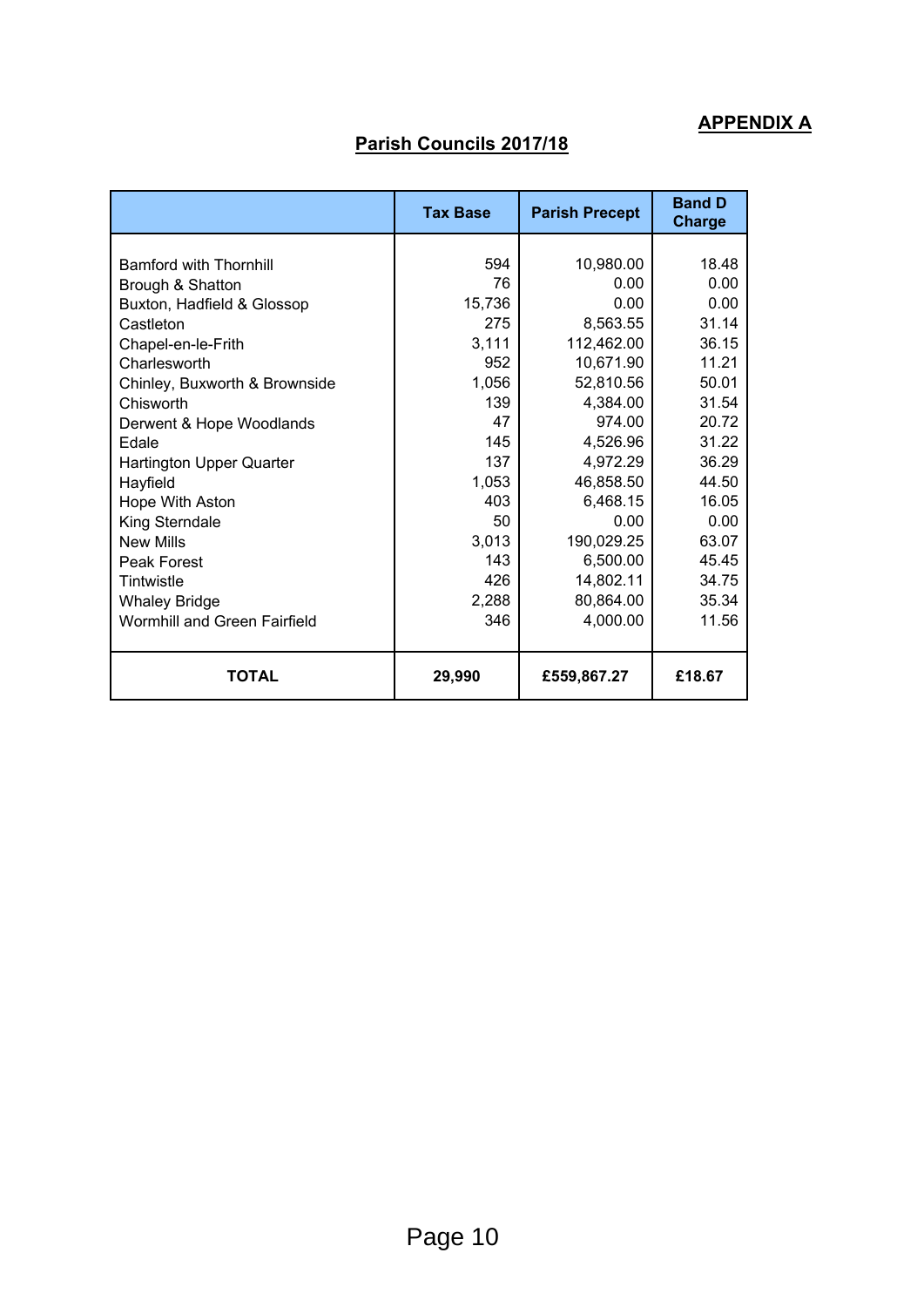## **APPENDIX B**

#### **Local Council Tax at Band D – 2017/18**

*(Total of the Borough charge plus the named Town or Parish Council)*

| <b>Parish</b>                       |         |
|-------------------------------------|---------|
|                                     |         |
| <b>Bamford with Thornhill</b>       | £199.59 |
| Brough & Shatton                    | £181.11 |
| Buxton, Hadfield & Glossop          | £181.11 |
| Castleton                           | £212.25 |
| Chapel-en-le-Frith                  | £217.26 |
| Charlesworth                        | £192.32 |
| Chinley, Buxworth & Brownside       | £231.12 |
| Chisworth                           | £212.65 |
| Derwent & Hope Woodlands            | £201.83 |
| Edale                               | £212.33 |
| Hartington Upper Quarter            | £217.40 |
| Hayfield                            | £225.61 |
| Hope With Aston                     | £197.16 |
| King Sterndale                      | £181.11 |
| <b>New Mills</b>                    | £244.18 |
| Peak Forest                         | £226.56 |
| Tintwistle                          | £215.86 |
| Whaley Bridge                       | £216.45 |
| <b>Wormhill and Green Fairfield</b> | £192.67 |
|                                     |         |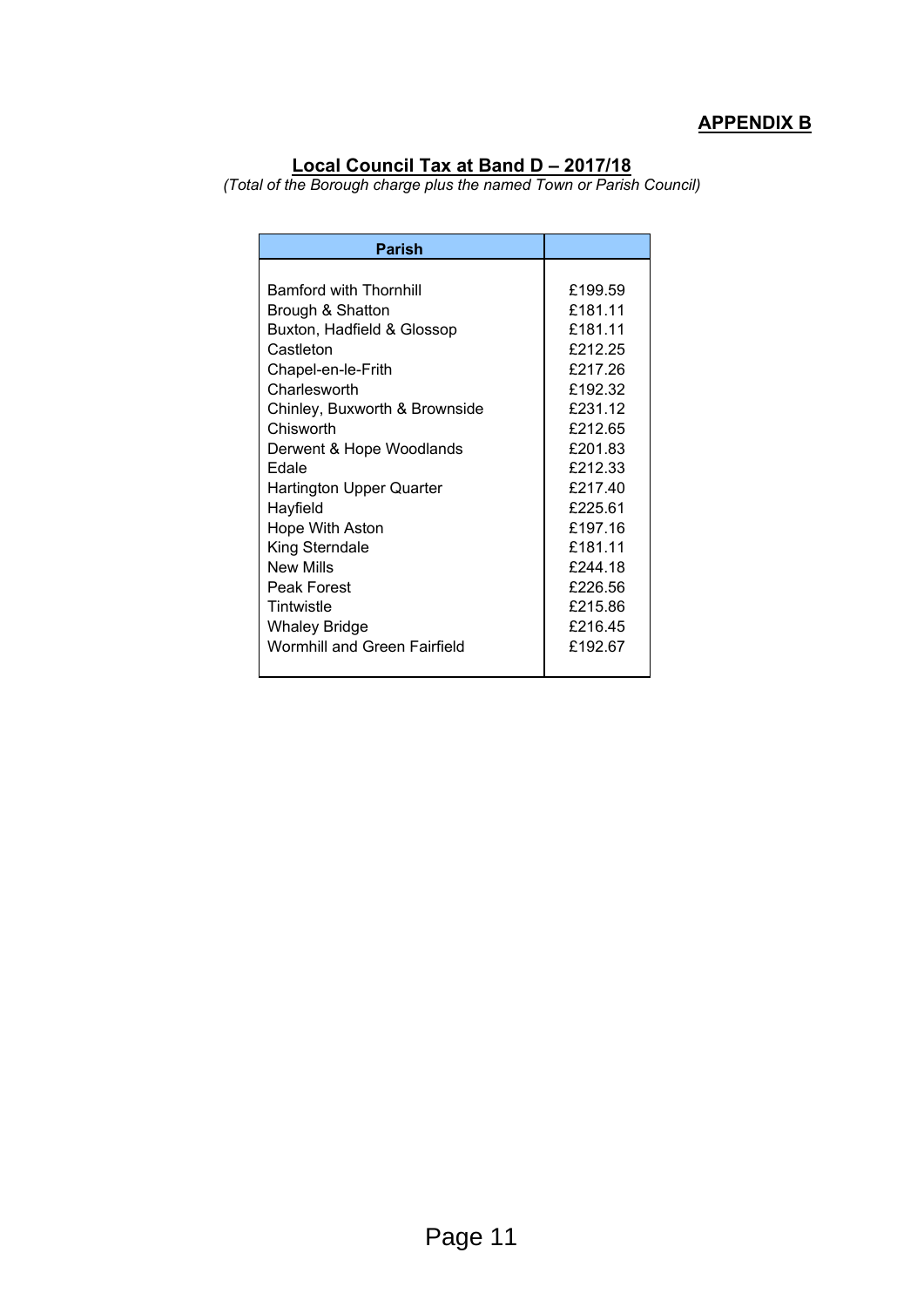## **APPENDIX C**

#### **Local Council Tax All Bands – 2017/18**

|                                         | <b>BAND</b><br>A | <b>BAND</b><br>B | <b>BAND</b><br>C | <b>BAND</b><br>D | <b>BAND</b><br>Е | <b>BANDF</b> | <b>BAND</b><br>G | <b>BAND</b><br>н |
|-----------------------------------------|------------------|------------------|------------------|------------------|------------------|--------------|------------------|------------------|
|                                         | 6                | $\overline{7}$   | 8                | 9                | 11               | 13           | 15               | 18               |
|                                         | £                | £                | £                | £                | £                | £            | £                | £                |
| <b>Bamford with Thornhill</b>           | 133.06           | 155.23           | 177.42           | 199.59           | 243.95           | 288.29       | 332.65           | 399.18           |
| Brough & Shatton                        | 120.74           | 140.86           | 160.99           | 181.11           | 221.36           | 261.60       | 301.85           | 362.22           |
| Buxton, Hadfield & Glossop              | 120.74           | 140.86           | 160.99           | 181.11           | 221.36           | 261.60       | 301.85           | 362.22           |
| Castleton                               | 141.50           | 165.08           | 188.67           | 212.25           | 259.42           | 306.58       | 353.75           | 424.50           |
| Chapel-en-le-Frith                      | 144.84           | 168.98           | 193.12           | 217.26           | 265.54           | 313.82       | 362.10           | 434.52           |
| Charlesworth                            | 128.21           | 149.58           | 170.95           | 192.32           | 235.06           | 277.79       | 320.53           | 384.64           |
| Chinley, Buxworth &<br><b>Brownside</b> | 154.08           | 179.76           | 205.44           | 231.12           | 282.48           | 333.84       | 385.20           | 462.24           |
| Chisworth                               | 141.77           | 165.39           | 189.03           | 212.65           | 259.91           | 307.16       | 354.42           | 425.30           |
| Derwent & Hope Woodlands                | 134.55           | 156.98           | 179.41           | 201.83           | 246.68           | 291.53       | 336.38           | 403.66           |
| Edale                                   | 141.55           | 165.14           | 188.74           | 212.33           | 259.52           | 306.70       | 353.88           | 424.66           |
| Hartington Upper Quarter                | 144.93           | 169.09           | 193.25           | 217.40           | 265.71           | 314.02       | 362.33           | 434.80           |
| Hayfield                                | 150.41           | 175.47           | 200.55           | 225.61           | 275.75           | 325.88       | 376.02           | 451.22           |
| Hope With Aston                         | 131.44           | 153.34           | 175.26           | 197.16           | 240.98           | 284.78       | 328.60           | 394.32           |
| King Sterndale                          | 120.74           | 140.86           | 160.99           | 181.11           | 221.36           | 261.60       | 301.85           | 362.22           |
| <b>New Mills</b>                        | 162.79           | 189.91           | 217.05           | 244.18           | 298.45           | 352.70       | 406.97           | 488.36           |
| Peak Forest                             | 151.04           | 176.21           | 201.39           | 226.56           | 276.91           | 327.25       | 377.60           | 453.12           |
| Tintwistle                              | 143.91           | 167.89           | 191.88           | 215.86           | 263.83           | 311.79       | 359.77           | 431.72           |
| <b>Whaley Bridge</b>                    | 144.30           | 168.35           | 192.40           | 216.45           | 264.55           | 312.65       | 360.75           | 432.90           |
| Wormhill and Green Fairfield            | 128.45           | 149.85           | 171.27           | 192.67           | 235.49           | 278.30       | 321.12           | 385.34           |
|                                         |                  |                  |                  |                  |                  |              |                  |                  |

*(Total of the Borough charge plus the named Town or Parish Council)*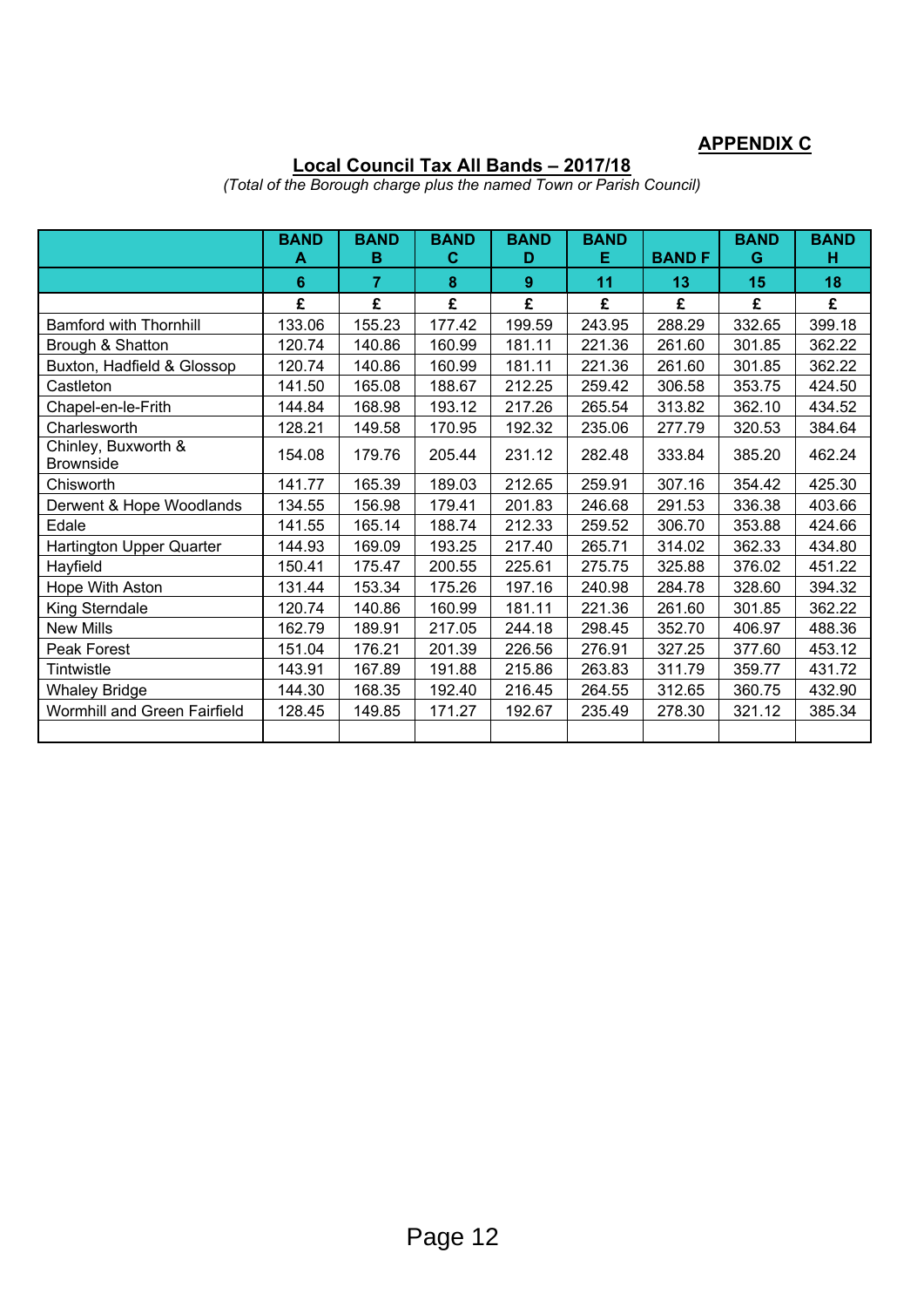## **APPENDIX Di**

## **Total Council Tax – 2017/18\***

*(Total of the Borough, County, Police and Fire Service charges plus the named Town or Parish Council)*

## \*With Derbyshire Fire Authority Precept set at 0% increase

|                                         |               |               |               |               |              |              | <b>BAND</b> |              |
|-----------------------------------------|---------------|---------------|---------------|---------------|--------------|--------------|-------------|--------------|
| <b>Parish</b>                           | <b>BAND A</b> | <b>BAND B</b> | <b>BAND C</b> | <b>BAND D</b> | <b>BANDE</b> | <b>BANDF</b> | G           | <b>BANDH</b> |
|                                         | 6             | 7             | 8             | 9.            | 11           | 13           | 15          | 18           |
|                                         | £             | £             | £             | £             | £            | £            | £           | £            |
| <b>Bamford with Thornhill</b>           | 1,108.68      | 1,293.46      | 1,478.25      | 1,663.03      | 2,032.60     | 2,402.16     | 2,771.71    | 3,326.06     |
| Brough & Shatton                        | 1,096.36      | 1,279.09      | 1,461.82      | 1,644.55      | 2,010.01     | 2,375.47     | 2,740.91    | 3,289.10     |
| Buxton, Hadfield & Glossop              | 1,096.36      | 1,279.09      | 1,461.82      | 1,644.55      | 2,010.01     | 2,375.47     | 2,740.91    | 3,289.10     |
| Castleton                               | 1,117.12      | 1,303.31      | 1,489.50      | 1,675.69      | 2,048.07     | 2,420.45     | 2,792.81    | 3,351.38     |
| Chapel-en-le-Frith                      | 1,120.46      | 1,307.21      | 1,493.95      | 1,680.70      | 2,054.19     | 2,427.69     | 2,801.16    | 3,361.40     |
| Charlesworth                            | 1,103.83      | 1,287.81      | 1,471.78      | 1,655.76      | 2,023.71     | 2,391.66     | 2,759.59    | 3,311.52     |
| Chinley, Buxworth &<br><b>Brownside</b> | 1,129.70      | 1,317.99      | 1,506.27      | 1,694.56      | 2,071.13     | 2,447.71     | 2,824.26    | 3,389.12     |
| Chisworth                               | 1,117.39      | 1,303.62      | 1,489.86      | 1,676.09      | 2,048.56     | 2,421.03     | 2,793.48    | 3,352.18     |
| Derwent & Hope Woodlands                | 1,110.17      | 1,295.21      | 1,480.24      | 1,665.27      | 2,035.33     | 2,405.40     | 2,775.44    | 3,330.54     |
| Edale                                   | 1,117.17      | 1,303.37      | 1,489.57      | 1,675.77      | 2,048.17     | 2,420.57     | 2,792.94    | 3,351.54     |
| Hartington Upper Quarter                | 1,120.55      | 1,307.32      | 1,494.08      | 1,680.84      | 2,054.36     | 2,427.89     | 2,801.39    | 3,361.68     |
| Hayfield                                | 1,126.03      | 1,313.70      | 1,501.38      | 1,689.05      | 2,064.40     | 2,439.75     | 2,815.08    | 3,378.10     |
| Hope With Aston                         | 1,107.06      | 1,291.57      | 1,476.09      | 1,660.60      | 2,029.63     | 2,398.65     | 2,767.66    | 3,321.20     |
| King Sterndale                          | 1,096.36      | 1,279.09      | 1,461.82      | 1,644.55      | 2,010.01     | 2,375.47     | 2,740.91    | 3,289.10     |
| <b>New Mills</b>                        | 1,138.41      | 1,328.14      | 1,517.88      | 1,707.62      | 2,087.10     | 2,466.57     | 2,846.03    | 3,415.24     |
| Peak Forest                             | 1,126.66      | 1,314.44      | 1,502.22      | 1,690.00      | 2,065.56     | 2,441.12     | 2,816.66    | 3,380.00     |
| Tintwistle                              | 1,119.53      | 1,306.12      | 1,492.71      | 1,679.30      | 2,052.48     | 2,425.66     | 2,798.83    | 3,358.60     |
| <b>Whaley Bridge</b>                    | 1,119.92      | 1,306.58      | 1,493.23      | 1,679.89      | 2,053.20     | 2,426.52     | 2,799.81    | 3,359.78     |
| Wormhill and Green Fairfield            | 1,104.07      | 1,288.08      | 1,472.10      | 1,656.11      | 2,024.14     | 2,392.17     | 2,760.18    | 3,312.22     |